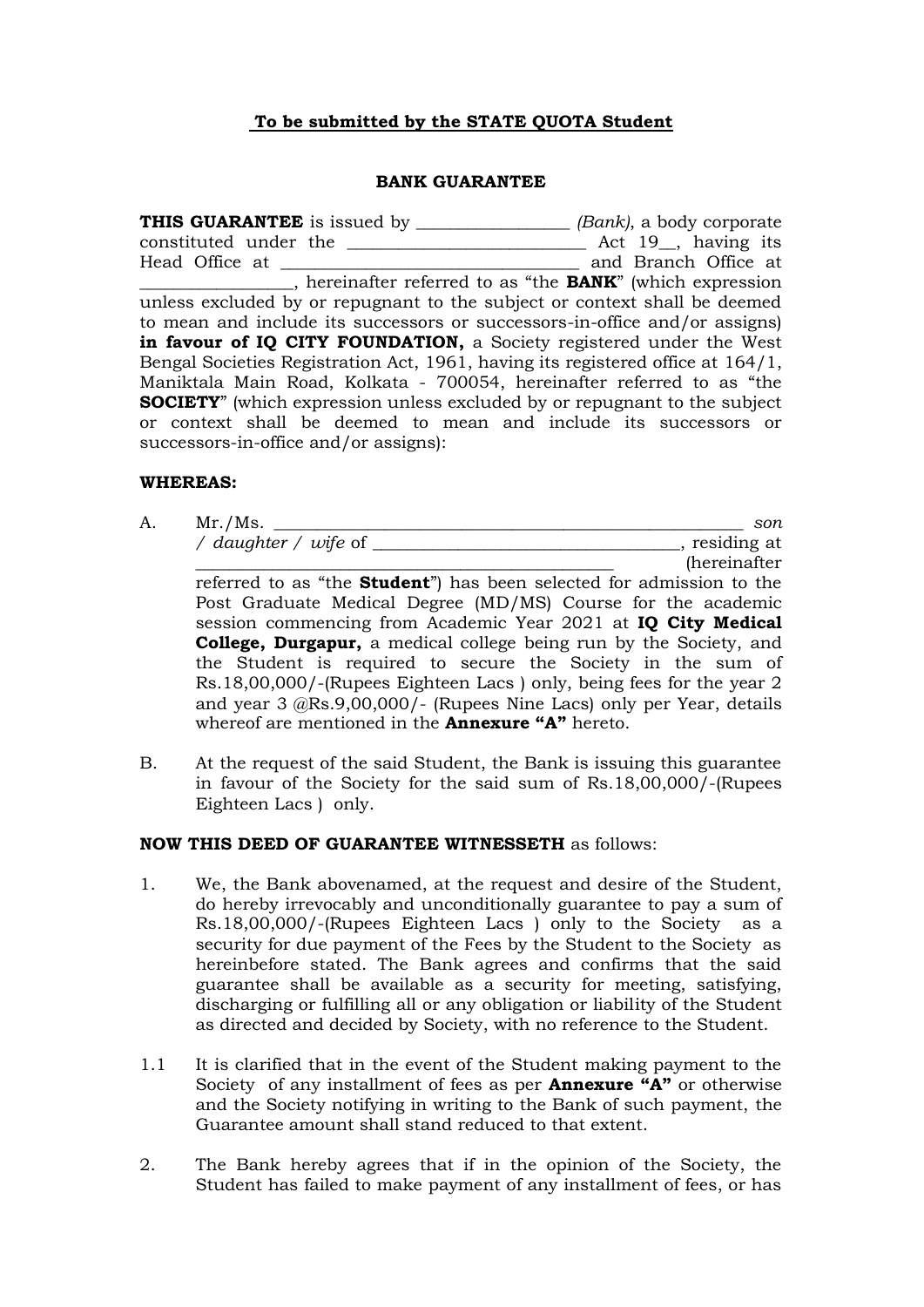been or may become unable to meet, satisfy, discharge or fulfill any obligation liability or commitment or any part thereof to the Society, then without prejudice to the rights of the Society under its rules, bye-laws or regulations or otherwise, the Society may at any time thereafter and without giving any notice to the Student invoke this guarantee to meet the aforesaid obligations, liabilities or commitments of the Student.

- 2.1 It is clarified that in case the Obligor / Student quits or does not or is unable to pursue or complete the said Course for any reason whatsoever, then the Society may at any time thereafter and without giving any notice to the Student invoke this guarantee and the Bank shall make payment of the entire guarantee amount (or the residue thereof as may remain) to the Society without any demur, protest or contestation.
- 3. The Bank undertakes that it shall, on first demand of the Society, without any demur, protest or contestation and without any reference to the Student and notwithstanding any contestation by the Student, pay to the Society the entire guarantee amount (or the residue thereof as may remain) as may be demanded by the Society from time to time. The decision of the Society as to the obligations or liabilities or commitments of the Student and the amount claimed shall be final and binding on the Bank, and any demand made on the Bank shall be conclusive as regards the amount due and payable by the Bank under this guarantee.
- 4. The guarantee shall be a continuing guarantee and remain operative in respect of each of the obligations, liabilities or commitments of the Student severally and may be enforced as such in the discretion of the Society, as if each of the obligations, liabilities or commitments had been separately guaranteed by the Bank. The guarantee shall not be considered as cancelled or in any way be affected on any demand being raised by Society but shall continue and remain in operation in respect of all subsequent obligations, liabilities or commitments of the Student. However the maximum aggregate liability of the Bank during the validity of the guarantee shall be restricted to an aggregate sum of Rs.18,00,000/-(Rupees Eighteen Lacs ) only.
- 5. Society shall be at liberty to vary, amend, change or alter any terms or conditions or its rules or bye laws or regulations from time to time, without thereby affecting its rights against the Student or the Bank or any other security belonging to Student now or hereafter held or taken by Society at any time. The discretion to make demands under this guarantee shall exclusively be that of Society and Society is entitled to demand hereunder notwithstanding being in possession of any deposits or other securities of the Student.
- 6. The validity of this guarantee shall not be affected in any manner whatsoever if Society takes any action against the Student including declaration of a defaulter, suspension or expulsion of the Student.
- 7. This guarantee shall not be affected by any change to the constitution of Society or the Bank and it shall remain in force notwithstanding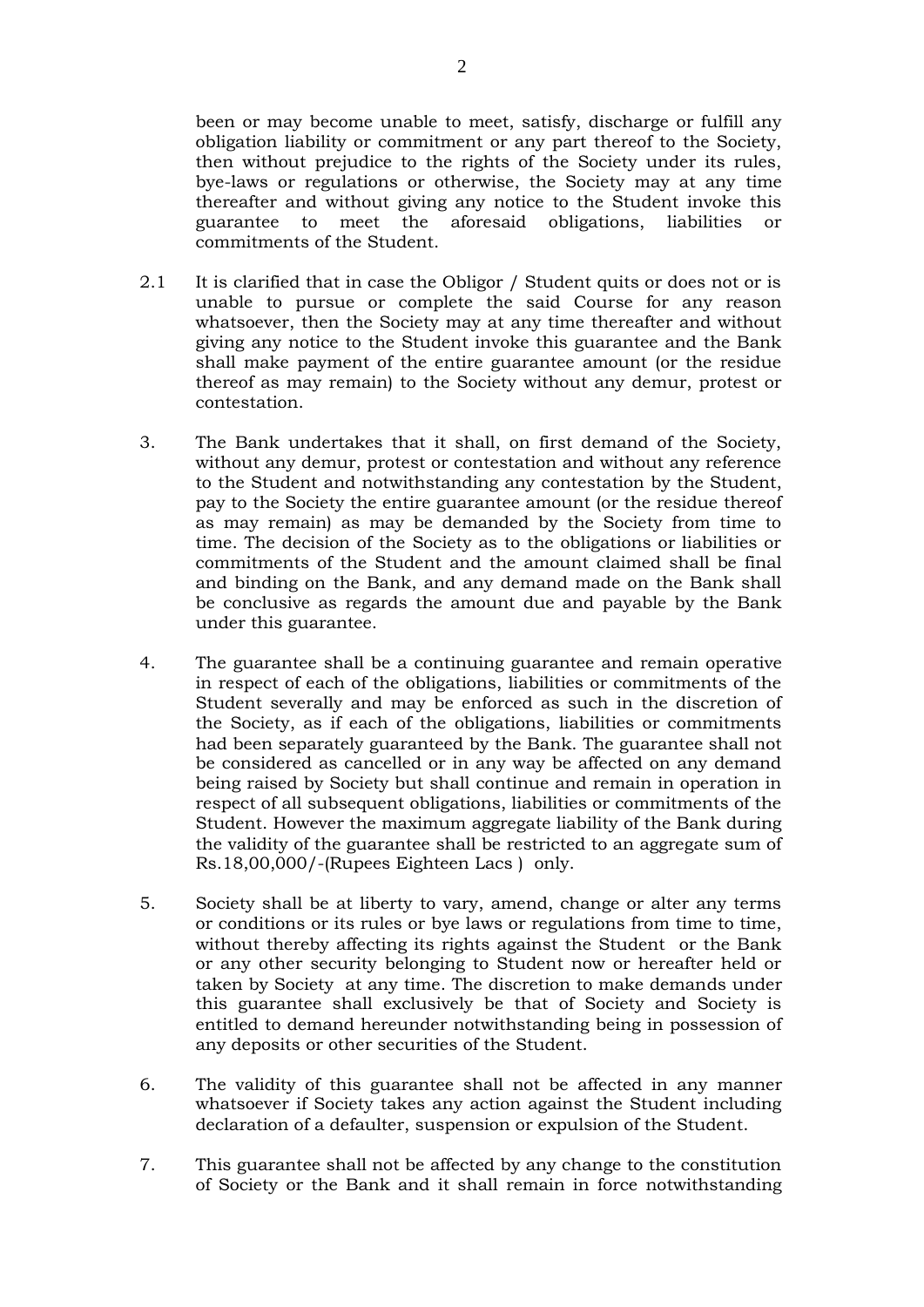any forbearance or indulgence that may be shown by the Society to the Student.

- 8. The Bank undertakes to pay to the Society on simple demand, the amount(s) hereby guaranteed immediately after being served with a written notice(s) requiring the payment of the amount or any part thereof either by hand delivery or by Registered Post or by Speed Post or email without demur and without requiring the Society to invoke any legal remedy that may be available to them to compel the Bank to pay the same even if the Bank or the Student consider such demand of the Society as unjustified.
- 9. This guarantee may be invoked by Society in part(s) or in full without affecting its rights to invoke this guarantee for any liabilities that may devolve later.
- 10. The Bank undertakes not to amend or revoke this guarantee or reduce the amount during its currency except with the previous consent of the Society in writing and this guarantee shall be a continuous and irrevocable guarantee upto a sum of Rs.18,00,000/- (Rupees Eighteen Lacs ) only.
- 11. Notwithstanding anything mentioned herein above:
	- a) The liability of the Bank under this guarantee shall not exceed Rs.18,00,000/-(Rupees Eighteen Lacs ) only.
	- b) This guarantee is valid upto  $31$ <sup>st</sup> March 2024.
	- c) The Bank is liable to pay the guaranteed amount or any part thereof under this Bank Guarantee only if the Society serves upon the Bank written claim(s) or demand(s) from time to time either by hand delivery or by Registered Post or by Speed Post or email, the last of such claims and demands to be made on or before 31st March 2024.
- 12. This Bank Guarantee is subject to jurisdiction of Kolkata or any other Court of competence in West Bengal.

**IN WITNESS WHEREOF** the Bank has executed this Guarantee on the day of \_\_\_\_\_\_\_\_\_\_\_\_\_ Two Thousand \_\_\_\_\_\_\_\_\_\_\_\_\_\_ at \_ through the duly authorised representative of the Bank.

**SIGNED SEALED AND DELIVERED** on behalf of the **BANK** by signature of authorised representative of the Bank namely \_\_\_\_\_\_\_\_\_\_\_\_\_\_\_ *(designation address of the branch)* at \_\_\_\_\_\_\_\_\_\_ in the presence of: